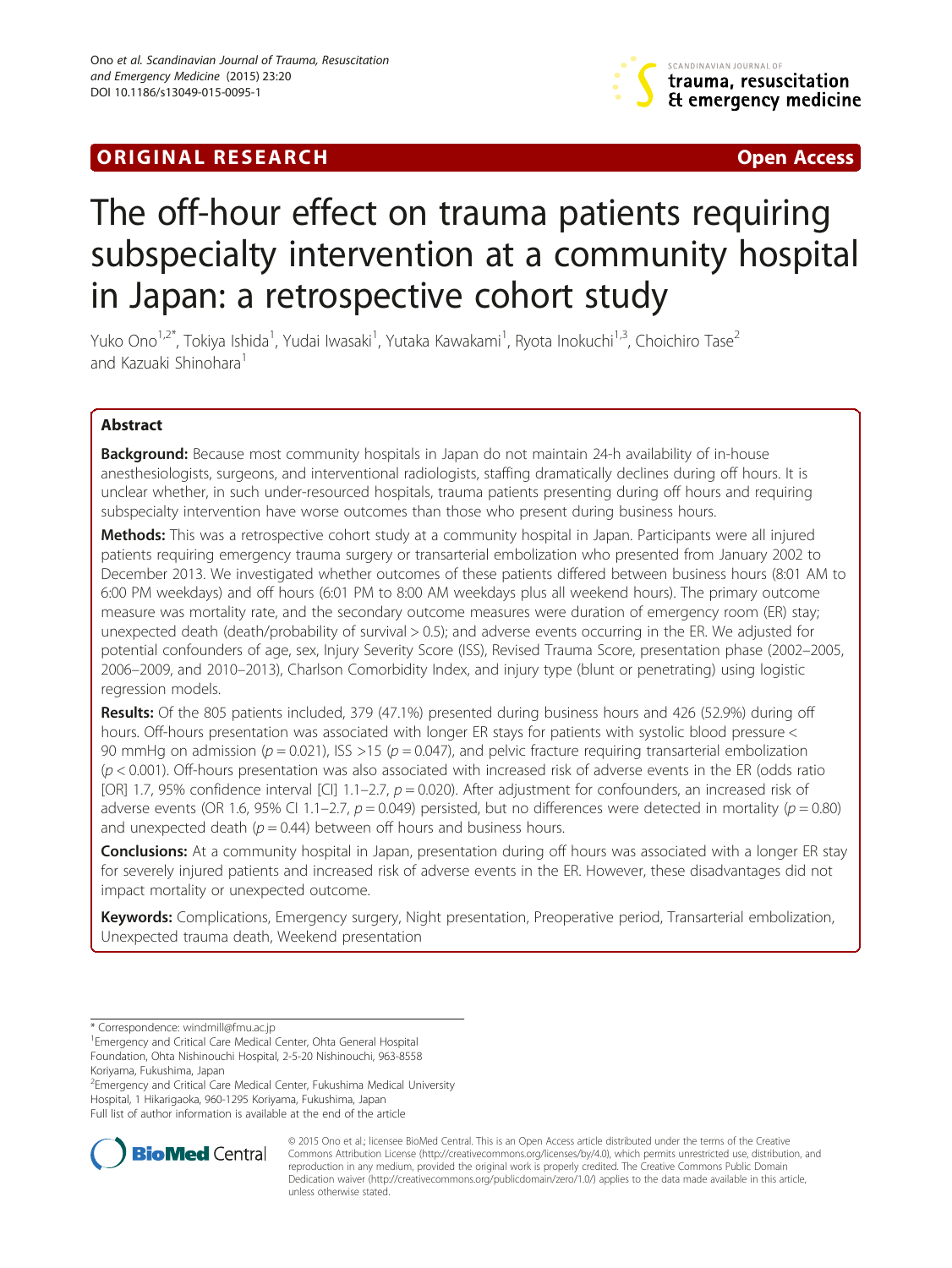# Background

At most medical institutions, staffing levels dramatically decrease during off hours; i.e., nights and weekends. At such times, experienced doctors in supervisory roles and consultants in subspecialties are less available [[1](#page-10-0)], and staff performance can be impaired because of fatigue and disrupted circadian rhythms [\[2\]](#page-10-0); consequently, more medical errors [[3,4](#page-10-0)] and complications [\[5](#page-10-0)] tend to occur. Offhour presentation is therefore known to be a risk factor for patients presenting with unplanned critical conditions requiring rapid diagnosis and aggressive intervention, including cardiac arrest [[6\]](#page-10-0), myocardial infarction [\[7](#page-10-0)], stroke [[1\]](#page-10-0), ruptured aortic aneurysm [\[8](#page-10-0)], acute epiglottis [[8](#page-10-0)], and pulmonary embolism [\[8](#page-10-0)]. This phenomenon is termed the off-hour effect. Previous reports have shown that, if patients are treated at a level I trauma center in a mature trauma-care system, mortality rates of those presenting during off hours are not worse than those of patients presenting during business hours [[9](#page-10-0)[-14\]](#page-11-0). A level I trauma center [[15](#page-11-0)] has the highest concentration of medical resources, including 24-hour availability of in-house surgeons, anesthesiologists, and interventional radiologists.

Unfortunately, such specialized trauma care has not yet been implemented everywhere in Japan. Medical staff shortage is one of the most serious problems, especially in the provinces [\[16,17](#page-11-0)]. For example, our institution, a community hospital in Japan, requires only one attending emergency room (ER) physician and one resident to be available to treat injured patients during off hours, with surgeons, anesthesiologists, and interventional radiologists more likely to be on call for emergency trauma surgery or transarterial embolization (TAE). Similar to our hospital, most Japanese community hospitals do not comply with American College of Surgeons standards for a level I [[15\]](#page-11-0), or even a level II, trauma center [\[15](#page-11-0)]. We are not aware of any studies that have examined the off-hour effect on trauma care and outcomes in such settings. Therefore, we conducted this study of patients in a representative under-resourced hospital in a developing trauma care system to determine whether the care and outcomes of injured patients, especially those requiring subspecialty intervention, differ significantly between off hours and business hours.

# Methods

# Study design and setting

This was a retrospective cohort study conducted at a community hospital in a provincial Japanese city approximately 200 km north of Tokyo. The hospital serves as a teaching facility and a referral medical center that receives over 1,400 trauma patients per year, with injuries of varying severity, from areas within a 50-km radius. Two or three attending ER physicians (postgraduate year >3) and two or three residents (post graduate year

1 or 2) take part in the initial management of trauma patients during business hours, and one attending ER physician and one resident are present during off hours. There is 24-h staffing with ER physician(s), resident(s), and operating room (OR) nurses, but surgeons, anesthesiologists, and interventional radiologists are not available 24 h per day. If injured patients require emergency trauma surgery or TAE, staff members respond immediately from in-house during business hours but from outside the hospital during off hours. In most cases, the response time (time elapsed from call to presence at the ER) during off hours is 30 min or less.

# Participants and data sources

After approval by the institutional review boards at the authors' institutions, we reviewed the records of all injured patients requiring open reduction with internal fixation (ORIF) for open fractures of extremities or laparotomy, craniotomy, or thoracotomy who were brought directly from the ER to the OR and all patients with pelvic fractures requiring TAE who were brought directly from the ER to the catheterization laboratory from January 1, 2002, to December 31, 2013. Data were collected from prehospital records, ER records, medical records, nursing records, anesthesia records, and an electronic database that included adverse events occurring in the ER. At our hospital we use a common form for ER records that includes arrival vital signs, time course, past medical history, a detailed history of the present condition, physical examination, final diagnosis, and any adverse events. All doctors who participate in management of the trauma are obliged to complete the form immediately, and a trauma director at our hospital (author KS) checks all medical records to verify the completeness and reliability of data. Our department maintains a rigorous peer-review process to ensure the quality of our ER practice. Any adverse events occurring in our ER are peer reviewed, confirmed by experienced ER physicians, and recorded to the electronic database without delay.

#### Exposures and outcome measurements

The primary exposure was presentation during off hours. We compared clinical characteristics, trauma care, and outcomes of injured patients requiring subspecialty interventions who presented during off hours with those who presented during business hours. Business hours were defined as the period from 8:01 AM to 6:00 PM weekdays, and off hours were defined as the period from 6:01 PM to 8:00 AM weekdays plus all weekend.

Clinical characteristics included age; sex; injury severity as represented by Injury Severity Score (ISS) [\[18,19](#page-11-0)], Revised Trauma Score (RTS) [\[20,21\]](#page-11-0), and probability of survival (Ps) based on trauma and injury-severity scores [[22-24\]](#page-11-0); Glasgow Coma Scale and vital signs (systolic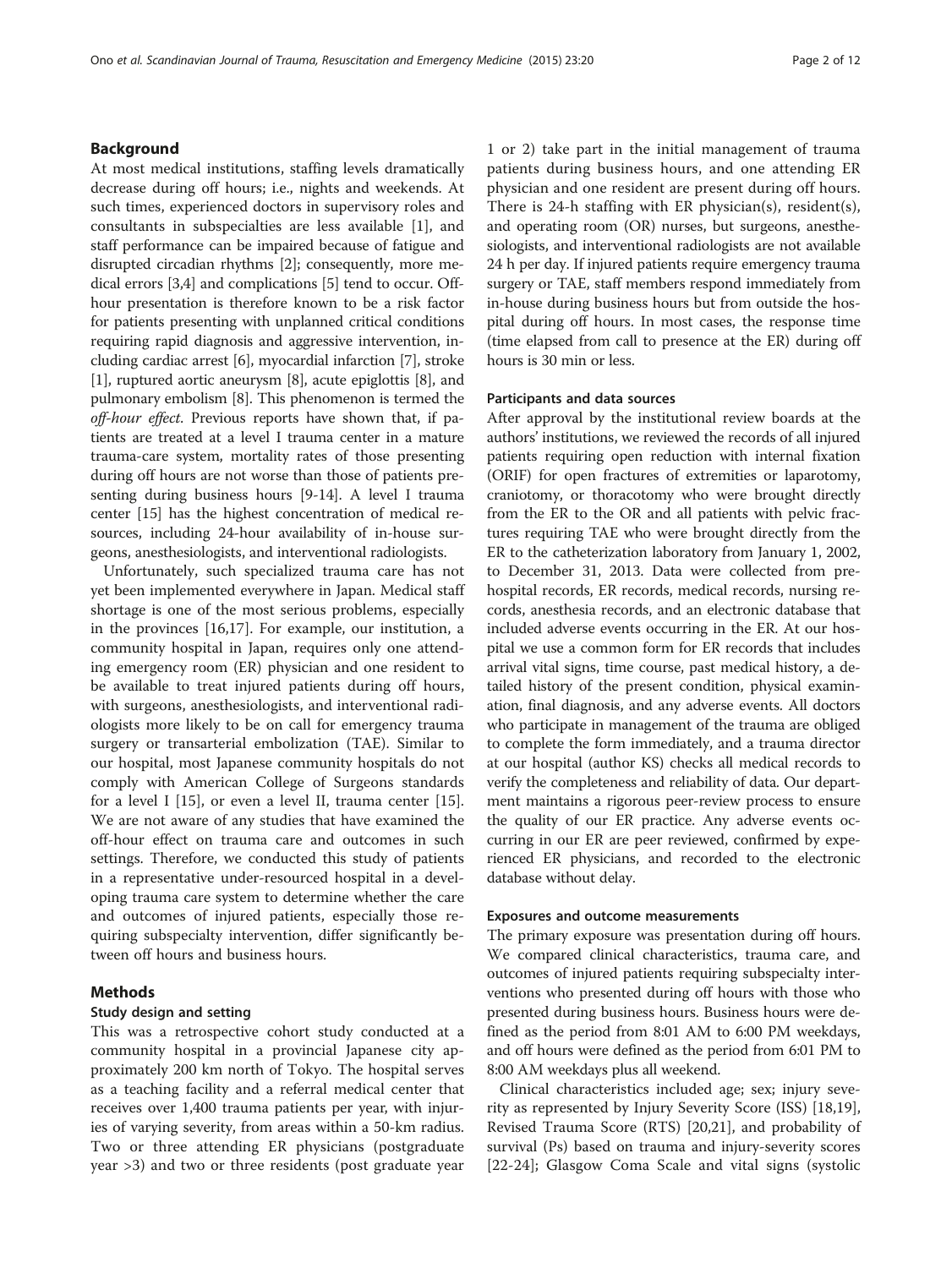blood pressure [SBP], heart rate, and respiratory rate) measured immediately after admission to the ER; American Society of Anesthesiologists Physical Status (ASA-PS); Charlson Comorbidity Index (CCI) [[25,26\]](#page-11-0); and injury type (blunt or penetrating). The CCI [[25,26\]](#page-11-0) is a weighted index of the number of serious comorbidities on a scale from 0 (no comorbid disease) to 8 (serious comorbid disease). All data for clinical characteristics except CCI were recorded prospectively. ISS, RTS, and Ps were scored immediately by author KS. ISS was scored based on anatomical information obtained by physical examination, x-ray, computed tomography (CT), and operative findings. RTS was scored based on vital signs measured immediately after ER admission. ASA-PS was scored by attending anesthesiologists, and CCI was scored retrospectively by author YO.

Our study period was quite long, and during this time a standardized trauma education program (Japan Advanced Trauma Evaluation and Care™) was introduced throughout Japan, including at our facility. Because of the report by Hondo et al. [\[27\]](#page-11-0) that introduction of this trauma education program could affect trauma care and outcomes, we separated our sample into their three phases (2002– 2005, 2006–2009, and 2010–2013) [[27](#page-11-0)] and considered phase as a possible confounder. Our hospital resources, however, including staffing and the on-call system during off hours, remained relatively unchanged during the study period.

Trauma care parameters were pre-hospital time (time from emergency call to ER arrival), ER stay time (time from ER arrival to OR), and total time to OR (time from emergency call to OR). We adopted preoperative elapsed time as a care parameter because early operative control of hemorrhage is vital in injured patients [[28\]](#page-11-0) and is considered by many previous studies to be an important parameter of trauma care [\[29](#page-11-0)-[32](#page-11-0)]. OR arrival was defined as the anesthesia start time documented in anesthesia records. TAE was defined as the time of arrival at the catheterization laboratory documented in nursing records. Patients were subcategorized into shock (SBP < 90 mmHg) on arrival to the ER, penetrating injury, and severe injury (ISS > 15) and into each subspecialty intervention for subgroup analysis.

The primary outcome measure was mortality rate. Secondary outcome measures were unexpected trauma death (Death/Ps > 0.5), good recovery, and adverse events occurring in the ER. Good recovery was defined as either discharge to home without home nursing care, or transfer to an inpatient rehabilitation facility. Adverse events occurring in the ER were first extracted from our electronic database. After masking information about presentation time (business hours or off hours) to minimize bias and increase inter-rater reliability, these adverse events were verified independently by another ER physician according

to the following definitions: Missed major injury, any injury missed in the ER that required further invasive treatment or change in treatment plan; device infection, any infection, confirmed by inflammation of insertion site, fever, or catheter or tube culture if possible, related to an indwelling device inserted in the ER and requiring removal; *device malposition*, any misplacement of a tube (other than an endotracheal tube), drain, or catheter inserted in the ER confirmed by CT or x-ray; endotracheal intubation complications, adverse events associated with inducting-agent administration, laryngoscopy, or tube placement (e.g., upper airway trauma, hypoxemia, or dysrhythmia) in the ER; *delay in intervention*, failure of non-operative management because of hemorrhage or deterioration of vital signs; postoperative bleeding requiring reoperation; and iatrogenic injury, any treatmentassociated injury occurring in the ER (e.g., pneumothorax caused by insertion of a central venous catheter).

We also evaluated whether distributions of time and cause of death differed between business and off-hour presentation. Time-of-death distribution was defined as the interval from ER arrival to the occurrence of death. Cause of death was extracted from the death certificate.

#### Power analysis

Power analysis was performed using G\*Power 3 for Windows (Heinrich Heine University, Düsseldorf, Germany). Assuming an 8.0% death rate for injured patients who require subspecialty intervention and are admitted during business hours (based on our 2002–2005 pilot data, and consistent with data from another report [[13](#page-11-0)]), a sample size of 288 patients per group provides 80% statistical power to detect a 5% mortality difference for off-hours presentation at a two-sided significance level of  $p < 0.05$ .

#### Statistical analysis

To evaluate differences in clinical characteristics between off hours and business hours, we used the Mann– Whitney *U*-test to compare continuous variables and Fisher's exact test for categorical variables. We next determined the outcome differences, including mortality, adverse events, good recovery, and unexpected trauma death, between business-hours and off-hours presentation using both unadjusted and adjusted logistic regression models. We adjusted for potential confounders shown to be associated with outcomes of trauma patients, including age [\[33,34\]](#page-11-0), sex [\[35-37\]](#page-11-0), ISS [\[18,19\]](#page-11-0), RTS [[20,21\]](#page-11-0), CCI [[38](#page-11-0),[39](#page-11-0)], presentation phase (2002–2005, 2006–2009, or 2010–2013) [[27](#page-11-0)], and injury type (blunt or penetrating) [[23](#page-11-0),[24](#page-11-0)]. We used a variance-inflation factor to detect multicollinearity and used the Hosmer–Lemeshow test to verify model fit. A  $p$  value < 0.05 was considered statistically significant. All statistical analyses except power analysis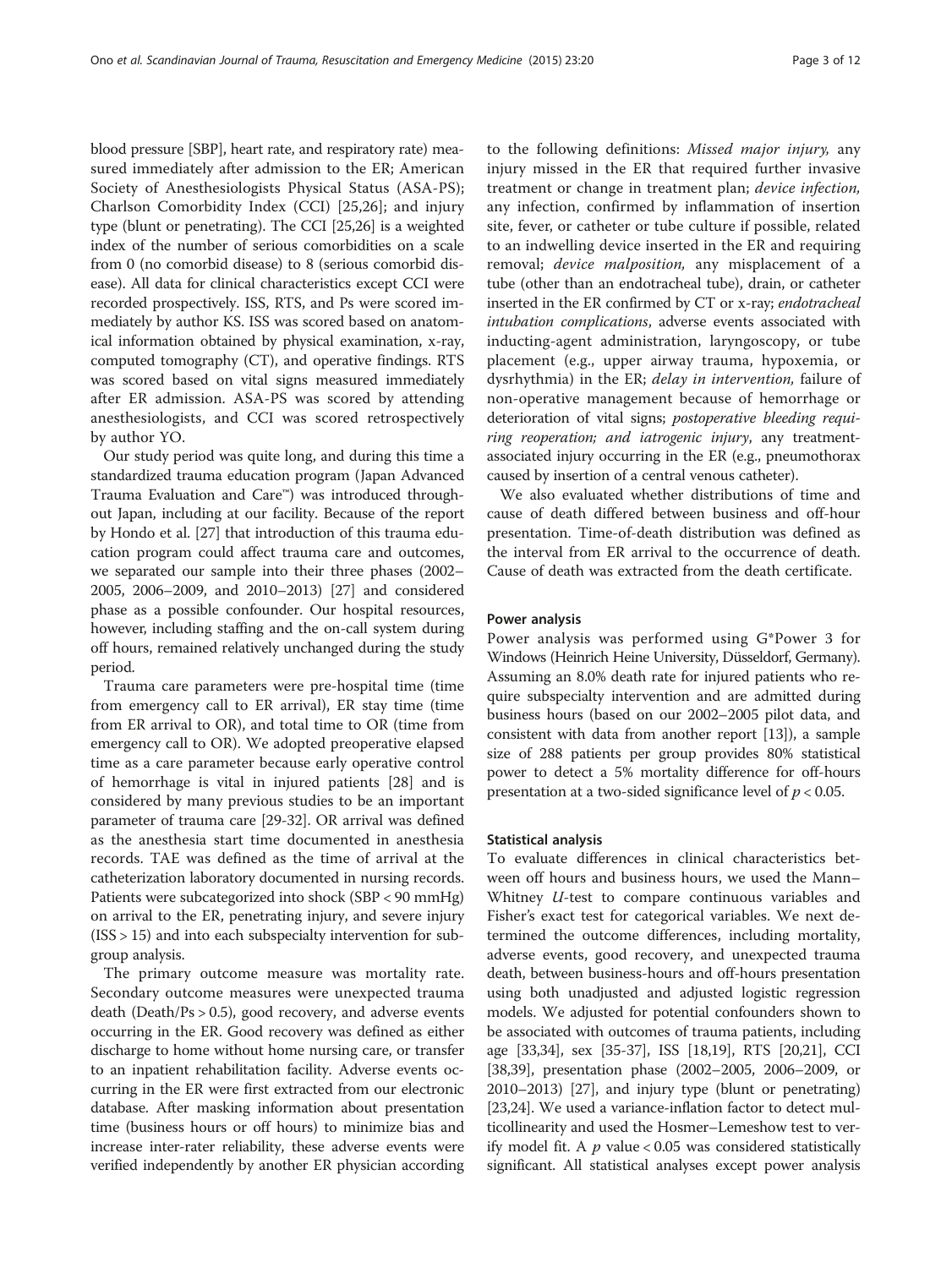were performed using IBM SPSS Statistics for Windows, Version 21.0 (IBM Corp., Armonk, NY, USA).

# Results

During the study period, 15,480 injured patients were brought to the ER, of whom 805 (5.2%; mean age 47.2  $\pm$ 22.2 years; 71.6% male; ISS 18.6 ± 14.6, 13.3% penetrating injuries) required emergency trauma surgery or TAE. There were no missing data, and no patients were excluded from this analysis. The distribution of emergency surgeries was 507 ORIFs for open fractures (63.0%); 144 TAEs for pelvic fractures (17.9%); 118 laparotomies (14.7%); 27 craniotomies (3.4%); and nine thoracotomies (1.1%). Of these 805 patients, 379 (47.1%) were admitted to the hospital during business hours and 426 (52.9%) during off hours. Table 1 presents comparisons of clinical characteristics by time of presentation. Patients admitted during off hours were significantly younger ( $p = 0.0030$ ) and had a significantly higher ISS ( $p < 0.001$ ) and lower RTS  $(p = 0.042)$  than those admitted during business hours. No differences were detected in other clinical characteristics or in distribution of subspecialty intervention by time of presentation.

Table [2](#page-4-0) presents comparisons of care and outcomes between business hours and off hours. Off-hours presentation was associated with increased risk of adverse events in the ER (odds ratio [OR] 1.7, 95% confidence interval [CI] 1.1–2.7,  $p = 0.020$ ). ER stays were significantly longer during off hours than during business hours in the shock group ( $p = 0.021$ ) and ISS >15 group  $(p = 0.047)$ . Pre-hospital time and rates of mortality, unexpected trauma death, good recovery, and preventable complications were not associated with ER admission period in any group.

Table [3](#page-5-0) presents comparisons of patient characteristics; Table [4](#page-6-0) presents comparisons of care and outcomes between business hours and off hours by subspecialty intervention. Off-hours presentation was associated with increased risk of adverse events in patients undergoing ORIF (OR 2.5, 95%CI 1.2-5.1,  $p = 0.016$ ). Patients with pelvic fracture requiring TAE had longer ER stay times  $(p < 0.001)$  and total time to catheterization laboratory  $(p < 0.001)$  during off hours than during business hours, but there were no significant differences in clinical characteristics or other outcome parameters between offhours and business-hours presentation. The mortality

Table 1 Clinical characteristics of injured patients: business hours<sup>1</sup> vs. off hours<sup>2</sup>

| Characteristic                     | All $(n = 805)$  | Business hours $(n = 379)$ | Off hours ( $n = 426$ ) | p value |
|------------------------------------|------------------|----------------------------|-------------------------|---------|
| Age (years)                        | $47.2 \pm 22.2$  | $49.6 \pm 22.7$            | $45.1 \pm 21.6$         | 0.0030  |
| Male, n (%)                        | 576 (71.6)       | 270 (71.2)                 | 306 (71.8)              | 0.88    |
| <b>ISS</b>                         | $18.6 \pm 14.6$  | $17.1 \pm 14.6$            | $19.9 \pm 14.4$         | < 0.001 |
| <b>RTS</b>                         | $7.3 \pm 1.2$    | $7.3 \pm 1.2$              | $7.2 \pm 1.2$           | 0.042   |
| Ps                                 | $0.88 \pm 0.23$  | $0.88 \pm 0.24$            | $0.88 \pm 0.23$         | 0.315   |
| <b>Glasgow Coma Scale</b>          | $13.5 \pm 3.0$   | $13.6 \pm 2.9$             | $13.4 \pm 3.1$          | 0.054   |
| SBP (mmHg)                         | $123.9 \pm 58.1$ | $124.2 \pm 33.2$           | $123.6 \pm 73.5$        | 0.064   |
| Heart rate (beats per min)         | $89.8 \pm 23.0$  | $89.0 \pm 24.2$            | $90.6 \pm 21.9$         | 0.092   |
| Respiratory rate (breaths per min) | $20.0 \pm 7.9$   | $19.8 \pm 8.0$             | $20.3 \pm 7.7$          | 0.253   |
| ASA-PS                             | $2.7 \pm 1.0E$   | $2.7 \pm 0.9E$             | $2.8 \pm 1.0E$          | 0.30    |
| <b>CCI</b>                         | $0.37 \pm 0.82$  | $0.43 \pm 0.91$            | $0.33 \pm 0.73$         | 0.48    |
| Penetrating injury, n (%)          | 107(13.3)        | 59 (15.6)                  | 48 (11.3)               | 0.078   |
| ORIF, n (%)                        | 507 (63.0)       | 251 (66.2)                 | 256 (60.1)              | 0.079   |
| TAE, n (%)                         | 144 (17.9)       | 63 (16.6)                  | 81 (19.0)               | 0.41    |
| Laparotomy, n (%)                  | 118 (14.7)       | 48 (12.7)                  | 70 (16.4)               | 0.14    |
| Craniotomy, n (%)                  | 27(3.4)          | 11(2.9)                    | 16(3.8)                 | 0.56    |
| Thoracotomy, n (%)                 | 9(1.1)           | 6(1.6)                     | 3(0.7)                  | 0.32    |
| Presentation 2002-2005             | 314 (39.0)       | 148 (39.1)                 | 166 (39.0)              | 1.00    |
| Presentation 2006-2009             | 233 (28.9)       | 98 (25.9)                  | 135 (31.7)              | 0.074   |
| Presentation 2010-2013             | 258 (32.0)       | 133(35.1)                  | 125(29.3)               | 0.083   |
|                                    |                  |                            |                         |         |

<sup>1</sup>8:01 AM to 6:00 PM weekdays.

<sup>2</sup>6:01 PM to 8:00 AM weekdays plus all weekend hours.

Data expressed as mean ± standard deviation or n (%).

ASA-PS, American Society of Anesthesiologists Physical Status; CCI, Charlson Comorbidity Index; ISS, Injury Severity Score; ORIF, open reduction with internal fixation; Ps, probability of survival; RTS, Revised Trauma Score; SBP, systolic blood pressure; TAE, transarterial embolization.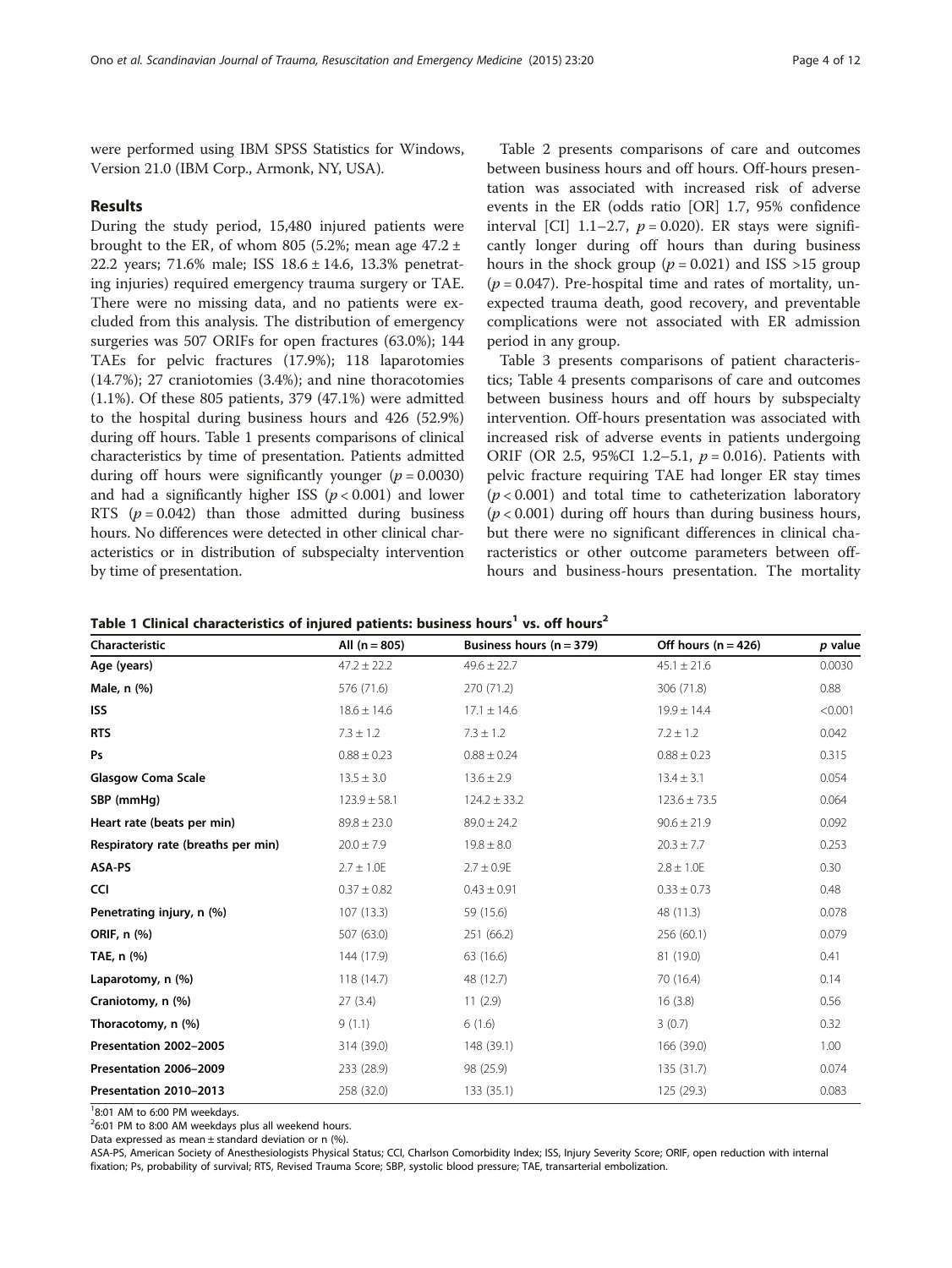<span id="page-4-0"></span>Table 2 Care and outcome parameters of injured patients: business hours<sup>1</sup> vs. off hours<sup>2</sup>

|                                          | All                                  |                          |                                     | Shock (SBP < 90 mmHa) |                                     | Penetrating injury      |                                      | ISS > 15                 |  |
|------------------------------------------|--------------------------------------|--------------------------|-------------------------------------|-----------------------|-------------------------------------|-------------------------|--------------------------------------|--------------------------|--|
| Parameter                                | <b>Business hours</b><br>$(n = 379)$ | Off hours<br>$(n = 426)$ | <b>Business hours</b><br>$(n = 59)$ | Off hours $(n = 81)$  | <b>Business hours</b><br>$(n = 59)$ | Off hours<br>$(n = 48)$ | <b>Business hours</b><br>$(n = 152)$ | Off hours<br>$(n = 218)$ |  |
| Prehospital time (min)                   | $50.4 \pm 25.0$                      | $50.7 \pm 25.7$          | $52.8 \pm 23.2$                     | $51.3 \pm 27.4$       | $41.2 \pm 20.6$                     | $43.9 \pm 22.1$         | $56.2 \pm 27.3$                      | $53.0 \pm 26.7$          |  |
| ER stay time (min)                       | $143.1 \pm 80.2$                     | $144.9 \pm 67.7$         | $110.9 \pm 69.4$                    | $133.1 \pm 72.1*$     | $132.4 \pm 85.9$                    | $115.1 \pm 48.5$        | $140.7 \pm 85.7$                     | $147.4 \pm 69.0*$        |  |
| Total time to OR (min)                   | $193.5 \pm 83.8$                     | $195.6 \pm 69.1$         | $163.7 \pm 71.7$                    | $184.4 \pm 73.7*$     | $173.5 \pm 88.8$                    | $159.0 \pm 54.6$        | $196.9 \pm 90.8$                     | $200.4 \pm 69.9$         |  |
| Mortality, n (%)                         | 32(8.4)                              | 34(8.0)                  | 18 (30.5)                           | 21(25.9)              | 0(0)                                | 0(0)                    | 31(20.4)                             | 32(14.7)                 |  |
| Unexpected trauma death <sup>3</sup> (%) | 12/342(3.5)                          | 18/391 (4.6)             | 4/32(12.5)                          | 7/54(13.0)            | $0/0$ (0)                           | $0/0$ (0)               | 11/115(9.6)                          | 16/183 (8.7)             |  |
| Good recovery, n (%)                     | 318 (83.9)                           | 361 (84.7)               | 35 (59.3)                           | 52 (64.2)             | 54 (91.5)                           | 44 (91.7)               | 110(72.4)                            | 169 (77.5)               |  |
| Adverse events in the ER, n (%)          | 33(8.7)                              | $60(14.1)^{*}$           | 10(16.9)                            | 17(21.0)              | (1.7)                               | 1(2.1)                  | 24 (15.8)                            | 46(21.1)                 |  |

 $26:01$  PM to 8:00 AM weekdays plus all weekend hours.

3 Death/Ps>0.5.

Data expressed as mean ± standard deviation unless otherwise indicated. \*p < 0.05. ER, emergency room; ISS, Injury Severity Score; OR, operating room; Ps, probability of survival; RTS, Revised Trauma Score; SBP, systolic blood pressure.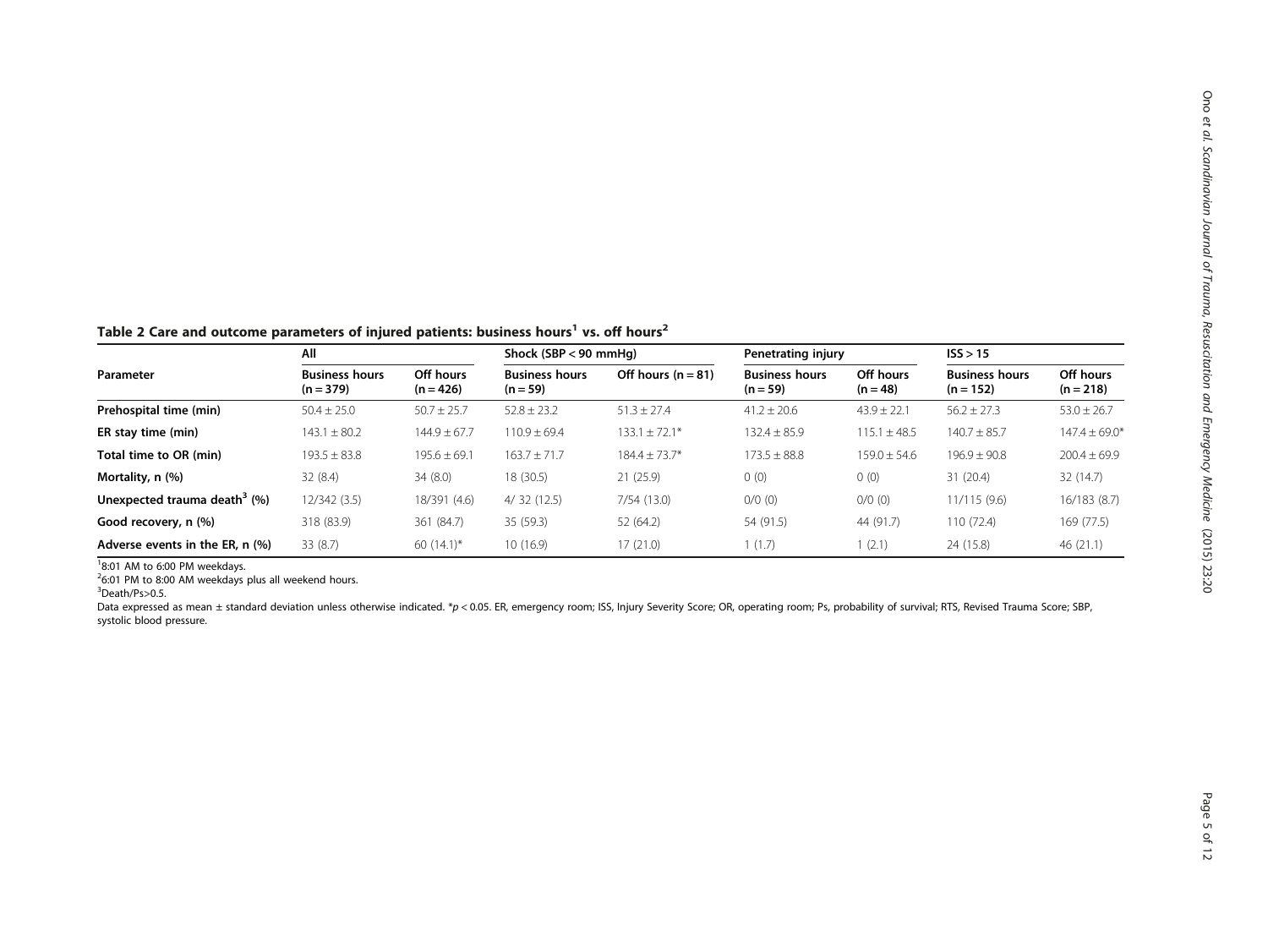<span id="page-5-0"></span>Table 3 Clinical characteristics of injured patients: business hours<sup>1</sup> versus off hours<sup>2</sup> by subspecialty intervention

|                           | <b>ORIF</b>                          |                          | <b>TAE</b>                          |                         | Laparotomy                          |                         | Craniotomy                          |                         | Thoracotomy                        |                        |
|---------------------------|--------------------------------------|--------------------------|-------------------------------------|-------------------------|-------------------------------------|-------------------------|-------------------------------------|-------------------------|------------------------------------|------------------------|
| Characteristic            | <b>Business hours</b><br>$(n = 251)$ | Off hours<br>$(n = 256)$ | <b>Business hours</b><br>$(n = 63)$ | Off hours<br>$(n = 81)$ | <b>Business hours</b><br>$(n = 48)$ | Off hours<br>$(n = 70)$ | <b>Business hours</b><br>$(n = 11)$ | Off hours<br>$(n = 16)$ | <b>Business hours</b><br>$(n = 6)$ | Off hours<br>$(n = 3)$ |
| Age (years)               | $46.8 \pm 22.8$                      | $42.7 \pm 21.1*$         | $56.9 \pm 22.6$                     | $53.4 \pm 23.0$         | $53.8 \pm 21.6$                     | $44.9 \pm 19.8^*$       | $47.6 \pm 17.6$                     | $42.5 \pm 20.7$         | $60.5 \pm 11.0$                    | $44.3 \pm 22.0$        |
| Males, n (%)              | 184 (73.3)                           | 191 (74.6)               | 41(65.1)                            | 49 (60.5)               | 31 (64.6)                           | 49 (70.0)               | 8(72.7)                             | 14(87.5)                | 6(100.0)                           | 3(100.0)               |
| <b>ISS</b>                | $11.0 \pm 8.6$                       | $13.0 \pm 10.5^*$        | $32.9 \pm 17.0$                     | $34.0 \pm 13.4$         | $23.8 \pm 15.8$                     | $26.2 \pm 12.2$         | $27.4 \pm 10.4$                     | $29.2 \pm 12.9$         | $35.0 \pm 12.2$                    | $33.3 \pm 15.0$        |
| <b>RTS</b>                | $7.6 \pm 0.8$                        | $7.6 \pm 0.6$            | $6.8 \pm 1.7$                       | $6.5 \pm 1.8$           | $7.0 \pm 1.5$                       | $6.9 \pm 1.4$           | $6.1 \pm 1.4$                       | $6.4 \pm 1.0$           | $5.8 \pm 2.1$                      | $7.3 \pm 0.5$          |
| Ps                        | $0.96 \pm 0.11$                      | $0.96 \pm 0.13$          | $0.70 \pm 0.34$                     | $0.71 + 0.34$           | $0.80 \pm 0.31$                     | $0.85 \pm 0.22$         | $0.66 \pm 0.31$                     | $0.79 \pm 0.22$         | $0.60 \pm 0.44$                    | $0.72 \pm 0.24$        |
| ASA-PS                    | $2.3 \pm 0.7$                        | $2.3 \pm 0.7$            | $3.6 \pm 0.8$                       | $3.7 \pm 0.8$           | $3.3 \pm 0.8$                       | $3.2 \pm 0.9$           | $3.3 \pm 1.0$                       | $3.3 \pm 0.7$           | $4.2 \pm 0.8$                      | $4.3 \pm 1.2$          |
| CCI                       | $0.36 \pm 0.9$                       | $0.28 \pm 0.7$           | $0.46 \pm 0.69$                     | $0.56 \pm 0.96$         | $0.73 \pm 1.2$                      | $0.21 \pm 0.59***$      | $0.36 \pm 0.92$                     | $0.56 + 0.89$           | $0.50 \pm 0.84$                    | $0.0 \pm 0.0$          |
| Penetrating injury, n (%) | 51(20.3)                             | 40 (15.6)                | 2(3.2)                              | 1(1.2)                  | 4(8.3)                              | 7(10.0)                 | 1(9.1)                              | 0(0.0)                  | 1(16.7)                            | 0(0.0)                 |

 $26:01$  PM to 8:00 AM weekdays plus all weekend hours.

Data expressed as mean ± standard deviation unless otherwise indicated. \*p < 0.05, \*\*\*p < 0.001. ASA-PS, American Society of Anesthesiologists Physical Status; CCI, Charlson comorbidity index; ISS, Injury Severity Score; ORIF, open reduction with internal fixation; Ps, Probability of survival; RTS, Revised Trauma Score; TAE, transarterial embolization.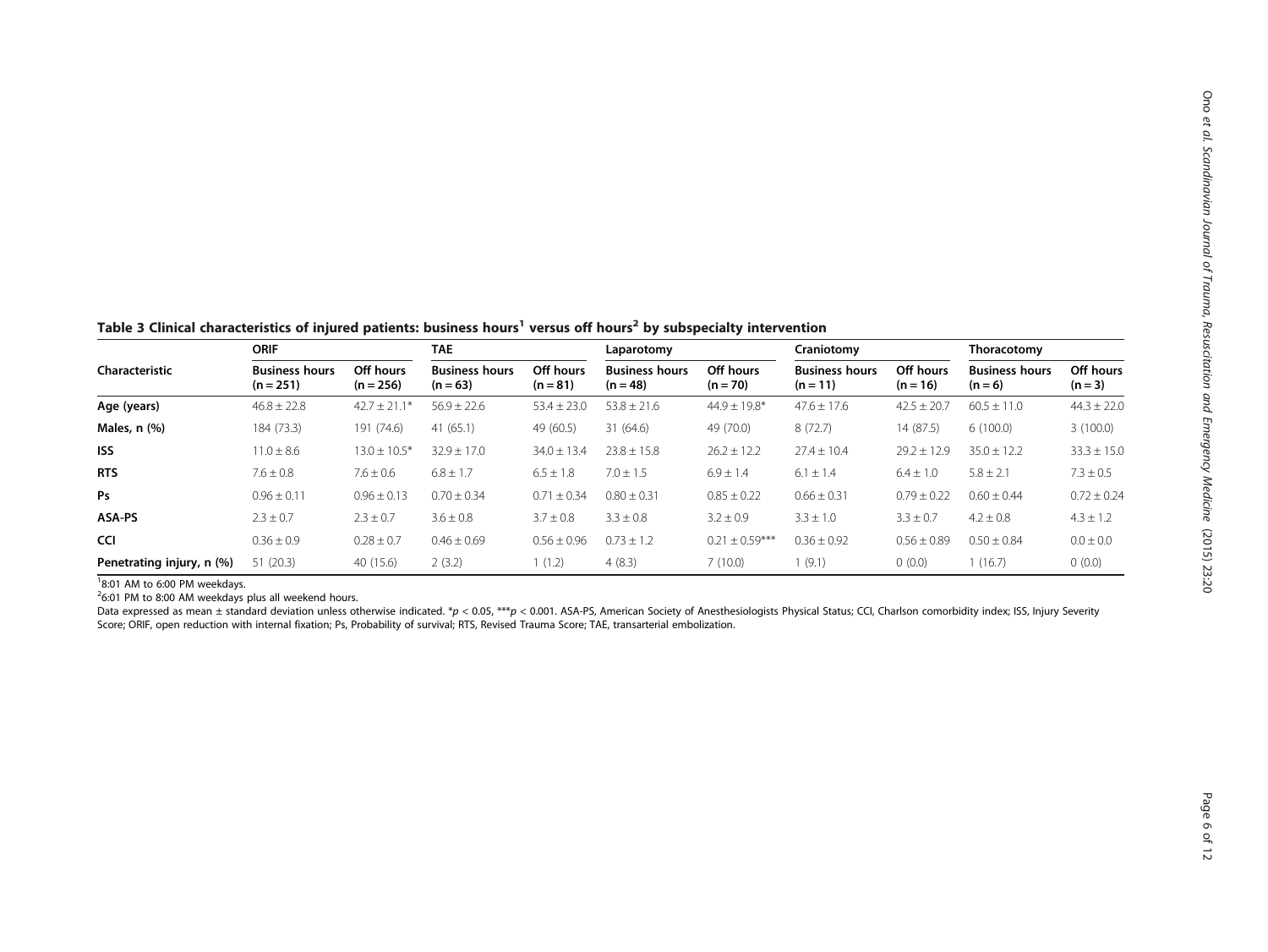<span id="page-6-0"></span>Table 4 Care and outcome parameters of injured patients by subspecialty intervention: business hours<sup>1</sup> versus off hours<sup>2</sup>

| Parameter                       | <b>ORIF</b>                          |                          | <b>TAE</b>                          |                         | Laparotomy                          |                         | Craniotomy                          |                         | Thoracotomy                        |                        |
|---------------------------------|--------------------------------------|--------------------------|-------------------------------------|-------------------------|-------------------------------------|-------------------------|-------------------------------------|-------------------------|------------------------------------|------------------------|
|                                 | <b>Business hours</b><br>$(n = 251)$ | Off hours<br>$(n = 256)$ | <b>Business hours</b><br>$(n = 63)$ | Off hours<br>$(n = 81)$ | <b>Business hours</b><br>$(n = 48)$ | Off hours<br>$(n = 70)$ | <b>Business hours</b><br>$(n = 11)$ | Off hours<br>$(n = 16)$ | <b>Business hours</b><br>$(n = 6)$ | Off hours<br>$(n = 3)$ |
| Prehospital time (min)          | $49.1 \pm 24.5$                      | $48.5 \pm 23.8$          | $54.9 \pm 28.5$                     | $58.1 \pm 28.1$         | $53.9 \pm 23.5$                     | $52.3 \pm 28.7$         | $38.1 \pm 20.4$                     | $45.4 \pm 22.0$         | $49.0 \pm 23.0$                    | $35.3 \pm 10.1$        |
| ER stay (min)                   | $156.5 \pm 82.7$                     | $153.8 \pm 71.0$         | $108.0 \pm 66.4$                    | $131.6 \pm 61.3***$     | $127.4 \pm 71.6$                    | $126.3 \pm 60.$         | $142.4 \pm 63.0$                    | $149.3 \pm 54.7$        | $81.5 \pm 43.3$                    | $156.3 \pm 56.3$       |
| Total time to OR (min)          | $205.6 \pm 87.3$                     | $202.3 \pm 73.0$         | $162.9 \pm 73.1$                    | $189.7 \pm 63.1$        | $181.3 \pm 70.7$                    | $178.5 \pm 63.$         | $180.5 \pm 60.1$                    | $194.7 \pm 48.9$        | $130.5 \pm 61.1$                   | $191.7 \pm 50.0$       |
| Mortality, n (%)                | 2(0.80)                              | 2(0.78)                  | 14(22.2)                            | 15 (18.5)               | 6(12.5)                             | 15 (21.4)               | 6(54.5)                             | $0(0.0)$ **             | 4(66.7)                            | 2(66.7)                |
| Unexpected trauma death, n (%)  | 1/247(0.40)                          | 1/249(0.40)              | 4/45(8.9)                           | 5/63(7.9)               | 2/40(5.0)                           | 10/62 (16.1             | $2/6$ (33.3)                        | 0/14(0.0)               | 3/4(75.0)                          | 2/3(66.7)              |
| Good recovery, n (%)            | 232 (92.4)                           | 237 (92.6)               | 45 (71.4)                           | 57 (70.4)               | 35 (72.9)                           | 53 (75.7)               | 5(45.5)                             | 13 (81.3)               | 1(16.7)                            | (33.3)                 |
| Adverse events in the ER, n (%) | 1(4.4)                               | $26(10.2)^{*}$           | 14(22.2)                            | 19 (23.5)               | 5(10.4)                             | 13 (18.6)               | 2(18.2)                             | (6.3)                   | 1(16.7)                            | (33.3)                 |

 $26:01$  PM to 8:00 AM weekdays plus all weekend hours.

Data expressed as mean  $\pm$  standard deviation or n (%). \*p < 0.05; \*\*p < 0.01; \*\*\*p < 0.001.

ASA-PS, American Society of Anesthesiologists Physical Status; CCI, Charlson Comorbidity Index; ER, emergency room; ISS, Injury Severity Score; OR, operating room; ORIF, open reduction with internal fixation; Ps, Probability of survival; RTS, Revised Trauma Score; TAE, transarterial embolization.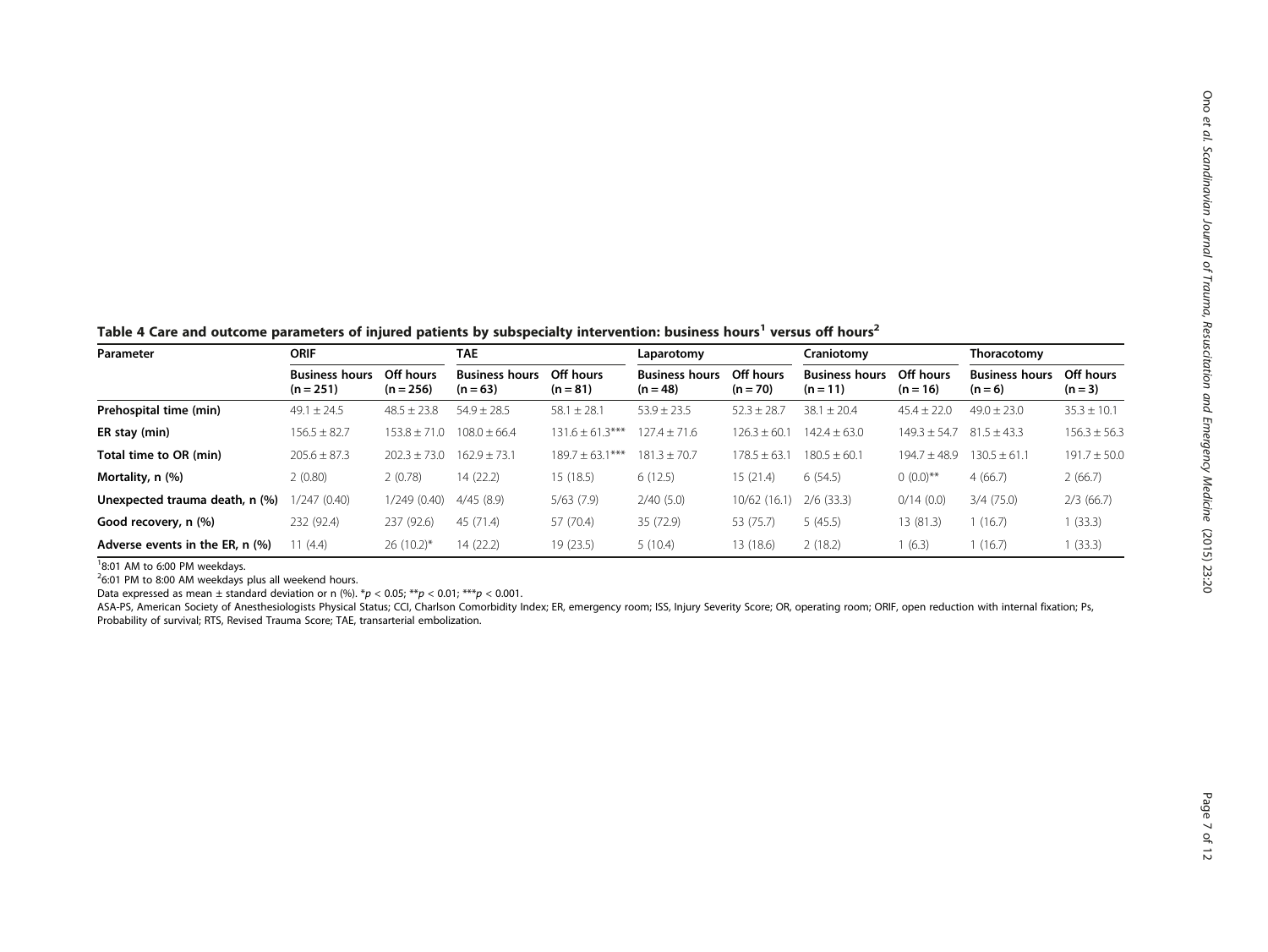rate of patients undergoing craniotomy was significantly lower during off hours ( $p = 0.002$ ) than during business hours, but other clinical characteristics and care and outcome parameters did not differ by period of ER admission.

Table 5 presents detailed distributions of preventable complications by ER admission period. Missed major injury, which included liver injury, hemothorax; perforation of the gut, diaphragm, and urinary bladder; extremity fracture, traumatic aortic dissection, brain contusion, and acute epidural hematoma, was more likely to occur during off hours (OR 2.5, 95% CI 1.1–5.7,  $p =$ 0.025). Endotracheal-intubation complications included cardiac arrest immediately after endotracheal intubation attempts, dysrhythmia, desaturation (percutaneous oxygen saturation < 90% during laryngoscopy), regurgitation, upper airway trauma, mainstem bronchus intubation, and vocal cord paralysis. Iatrogenic injury included lung or liver injury caused by insertion of a chest tube, pneumothorax caused by insertion of a central venous catheter, and urethral injury caused by insertion of a Foley catheter.

Table [6](#page-8-0) presents unadjusted and adjusted outcomes between business hours and off hours. In the unadjusted analysis, off-hours presentation was associated with increased risk of adverse events in the ER (OR 1.7, 95% CI 1.1–2.7,  $p = 0.023$ ), but not with mortality ( $p = 0.34$ ); unexpected trauma death ( $p = 0.88$ ); or good recovery  $(p = 0.27)$ . Even after adjusting for possible confounders including age, sex, ISS, RTS, CCI, presentation phase (2002–2005, 2006–2009, and 2010–2013), and injury type using logistic-regression models, there continued to be an increased risk of adverse events associated with off-hours presentation (OR 1.6, 95% CI 1.1–2.7,  $p = 0.049$ ), but no differences were detected in mortality  $(p = 0.80)$ ; unexpected trauma death  $(p = 0.44)$ ; and good recovery ( $p = 0.80$ ) between off hours and business hours. We did not detect multicollinearity (variance-inflation factor  $< 2$  in each explanatory variable), and the Hosmer–Lemeshow test verified good fit ( $p = 0.70$ ,  $p = 0.15$ ,  $p = 0.56$ , and  $p = 0.39$ , respectively) in each model.

Figure [1](#page-8-0) presents death distribution within the first 30 days and first 30 hours. Deaths occurred predominantly within the first day for both business-hours (17/32, 53.1%) and off-hours (18/34, 52.9%) presentations (Figure [1](#page-8-0)A), especially within 1–5 hours after ER admission (business hours: 14/32, 43.8%; off hours: 16/34, 47.1%) corresponding to the second peak (deaths within 1–4 hours after trauma) of classic tri-modal trauma-death distribution [[40,41](#page-11-0)] (Figure [1B](#page-8-0)). The first peak (deaths occurring within the first hour) [[40](#page-11-0),[41\]](#page-11-0) and the third peak (deaths occurring more than 1 week after trauma) [[40,41](#page-11-0)] were absent for both business-hours and off-hours presentations. The main cause of death of injured patients needing subspecialty intervention was hemorrhagic shock (69.7%), followed by brain injury (12.1%) and multiple organ failure (10.6%). Almost all deaths (30/31, 96.8%) within 5 hours after ER admission were caused by hemorrhagic shock. Time- and cause-of-death distributions did not differ between business- and off-hours presentations.

#### **Discussion**

Early operative control of hemorrhage is a key factor in saving the lives of severe trauma patients [[28](#page-11-0)]. Any delay in definitive control of hemorrhage can result in hypovolemic shock and coagulopathy [\[42\]](#page-11-0), both of which can adversely affect outcomes. Therefore, the care of injured patients requiring emergency trauma surgery is extremely time sensitive. Di Bartolomeo et al. [\[43\]](#page-11-0) recently studied patients transferred with severe injuries and found that patients who were not brought directly to a level I trauma center were more likely to be affected by the off-hour effect. Di Bartolomeo suggested that the off-hour effect in trauma care could be used as a quality indicator [\[44](#page-11-0)]. We tested the hypothesis that the care and outcomes of injured patients requiring subspecialty intervention treated at a community hospital in Japan, which does not comply with American College of Surgeons standards for even a level II trauma center [\[15](#page-11-0)], are significantly different between off hours and business hours. We found that

| Table 5 Detailed distribution of adverse events occurring in the ER: business hours <sup>1</sup> vs. off hours <sup>2</sup> |  |
|-----------------------------------------------------------------------------------------------------------------------------|--|
|-----------------------------------------------------------------------------------------------------------------------------|--|

| Preventable complication                            | All $(n = 805)$ | Business hours $(n = 379)$ | Off hours $(n = 426)$ | OR (95% CI)      | <i>p</i> -value |
|-----------------------------------------------------|-----------------|----------------------------|-----------------------|------------------|-----------------|
| Missed major injury, n (%)                          | 30(3.7)         | 8(2.1)                     | 22(5.2)               | $2.5(1.1-5.7)$   | 0.025           |
| Device infection, n (%)                             | 13 (1.6)        | 4(1.1)                     | 9(2.1)                | $2.0(0.6-6.6)$   | 0.27            |
| Device malposition, n (%)                           | 15 (1.9)        | 5(1.3)                     | 10(2.3)               | $1.8(0.6 - 5.3)$ | 0.31            |
| Endotracheal-intubation complications, n (%)        | 16(2.0)         | 8(2.1)                     | 8(1.9)                | $0.9(0.3-2.3)$   | 1.00            |
| Delayed intervention, n (%)                         | 9(1.1)          | 5(1.3)                     | 4(0.9)                | $0.7(0.2 - 2.7)$ | 0.74            |
| Postoperative bleeding requiring reoperation, n (%) | 6(0.7)          | 2(0.5)                     | 4(0.9)                | $1.8(0.3-9.8)$   | 0.69            |
| latrogenic injury, n (%)                            | 4(0.5)          | 1(0.3)                     | 3(0.7)                | $2.7(0.3-25.9)$  | 0.63            |
| Total, $n$ $(\%)$                                   | 93 (11.5)       | 33(8.7)                    | 60(14.1)              | $1.7(1.1-2.7)$   | 0.020           |
|                                                     |                 |                            |                       |                  |                 |

18:01 AM to 6:00 PM weekdays.

 $26:01$  PM to 8:00 AM weekdays plus all weekend hours.

CI, confidence interval; ER, emergency room; OR, odds ratio.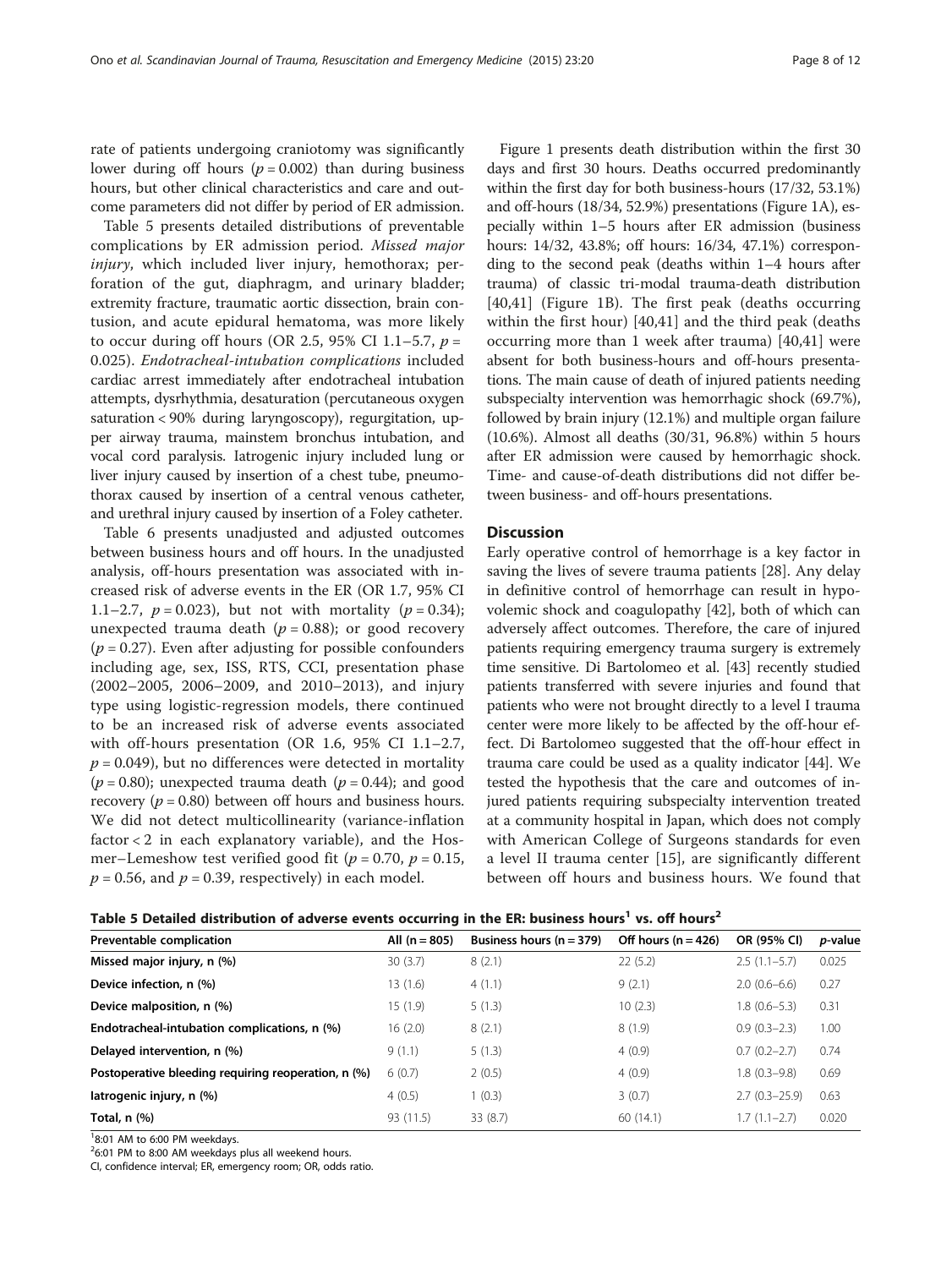| <b>Outcomes</b>          | Unadjusted analysis    |                 | <b>Adjusted analysis</b> |                 |  |
|--------------------------|------------------------|-----------------|--------------------------|-----------------|--|
|                          | Unadjusted OR (95% CI) | <i>p</i> -value | Adjusted OR (95% CI)     | <i>p</i> -value |  |
| <b>Mortality</b>         | $0.8(0.4-1.4)$         | 0.34            | $0.9(0.5-1.8)$           | 0.80            |  |
| Unexpected trauma death  | $1.1(0.5-2.4)$         | 0.88            | $1.4(0.6-3.0)$           | 0.44            |  |
| Good recovery            | 1.3 (0.8–2.0)          | 0.27            | $1.1(0.7-1.7)$           | 0.80            |  |
| Adverse events in the ER | $1.7(1.1-2.7)$         | 0.023           | $1.6(1.1-2.7)$           | 0.049           |  |

<span id="page-8-0"></span>Table 6 Unadjusted and adjusted outcomes: business hours<sup>1</sup> vs. off hours<sup>2</sup>

 $26:01$  PM to 8:00 AM weekdays plus all weekend hours.

CI, confidence interval; ER, emergency room; OR, odds ratio.

1) Off-hours presentation did not adversely affect survival and unexpected outcome; 2) off-hours presentation was associated with longer ER stays for severely injured patients with SBP < 90 mmHg on admission, ISS >15, or pelvic fracture requiring TAE; 3) adverse events in the ER were more likely to occur during off hours; and 4) time- and cause-of-death distributions between business hours and off hours were similar.

First, we found that off-hours presentation did not adversely affect survival and unexpected outcome in a representative under-resourced hospital. Helling et al. [[10](#page-10-0)] reported that at a level I trauma center there was no significant difference in management or outcome of severely injured patients between those whose arrival time corresponded to the presence of in-house attending trauma

surgeons and those who arrived when attending trauma surgeons were generally out of the hospital. Thompson et al. [\[45\]](#page-11-0) and Barone et al. [\[46](#page-11-0)] reported the same results for level II trauma centers. However, while 24-h in-house surgical residents and attending anesthesiologists were available at those institutions, they are not available at our hospital. Staff shortage is one of the most serious healthcare problems in Japan, especially in provincial areas, and most community hospitals share this situation. The present study showed that the response time of surgeons, interventional radiologists, and anesthesiologists from out of hospital does not adversely affect the outcomes of injured patients needing subspecialty intervention as long as they respond in a short time, and as long as initial assessment and care is provided by attending-

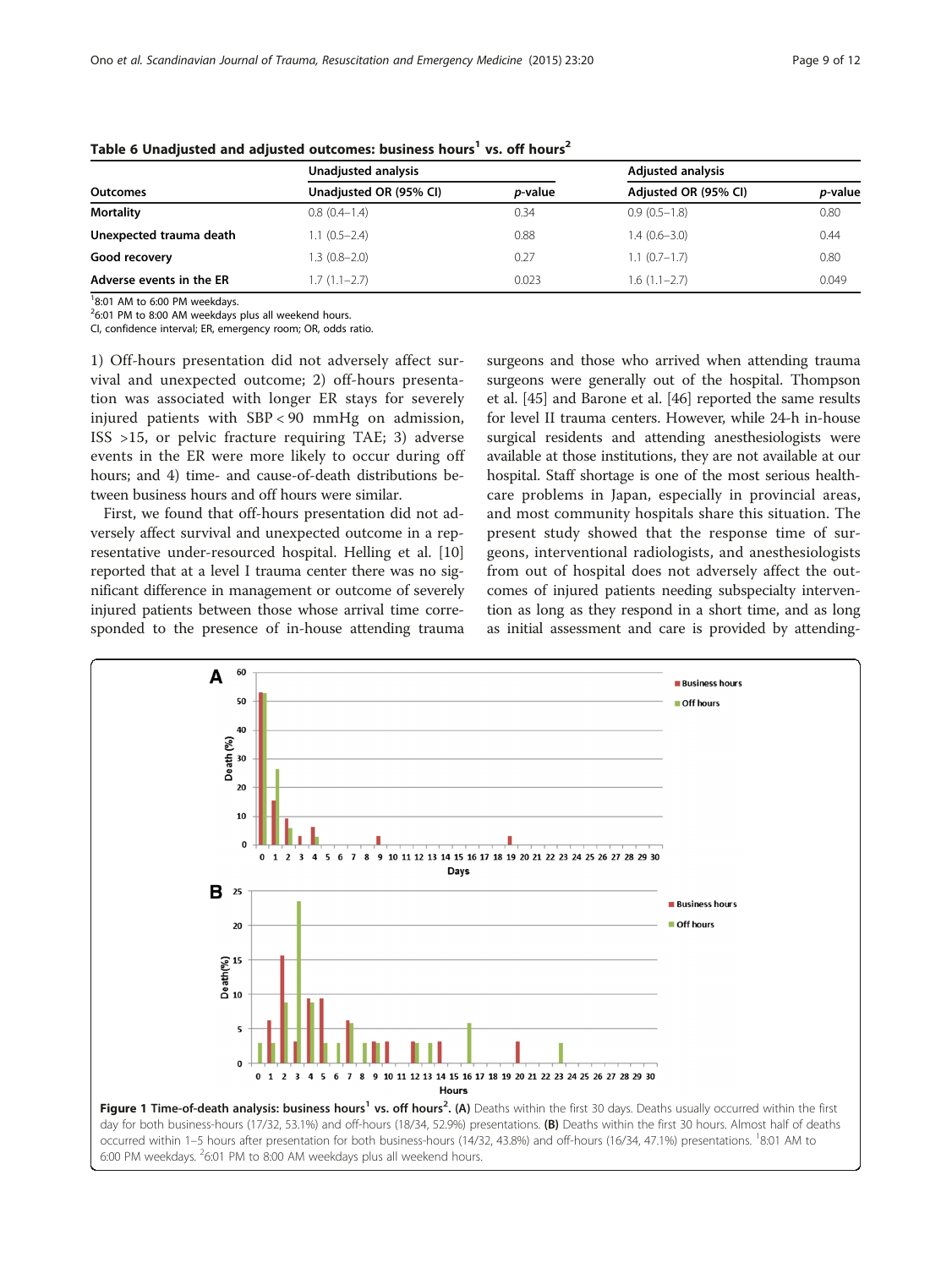level ER physician(s) with resident(s). A trained ER staff is able to stabilize the condition of a severely injured patient and maintain it until the arrival of specialists.

Second, we adopted preoperative elapsed time as a care parameter in this study and found that, for patients with shock  $(SBP < 90 \text{ mmHg})$ , severe injury  $(ISS > 15)$ , and pelvic fracture requiring TAE, ER stay times were significantly longer during off hours than during business hours. Because the survey and resuscitative treatment of such severely injured patients require many hands, declines in staffing during off hours become more apparent. Schwartz et al. [\[47](#page-11-0)] also demonstrated that patients with pelvic fractures admitted to the ER at night and on weekends had significantly increased time to TAE and 94% increased risk of mortality compared with those arriving during the daytime and during the week at a level I trauma center. Staffing of emergency medical technicians is constant regardless of time in Japan and is probably why pre-hospital time did not differ between off hours and business hours in any group.

Surprisingly, for patients needing craniotomy, the mortality rate during off hours was better than during business hours even though clinical characteristics and injury severity did not differ significantly in the present study. We could not identify a plausible explanation for this outcome.

Third, we found that adverse events in the ER were more likely to occur during off hours. Among these, risk of missing major injury was particularly increased. There are several possible explanations for this finding; that those who work in hospitals during off hours often have less seniority and experience than those who work during business hours [[48,49\]](#page-11-0); that supervision by experienced doctors is less available [[1\]](#page-10-0); and that the performance of medical staff can be impaired during off hours by fatigue and disrupted circadian rhythms [[2](#page-10-0)]. Our findings suggest that medical providers should be concerned about potential increases in these risks during off hours.

Fourth, we found time- and cause-of-death distributions between business and off hours to be similar. In this study, trauma death usually corresponded to the second peak of the classic tri-modal trauma-death distribution [[40,41\]](#page-11-0) regardless of presentation time, and most of those deaths were caused by hemorrhagic shock. Trauma patients with vital organ injury can die before reaching the OR, so our study did not include the first peak [\[40,41\]](#page-11-0). De Knegt et al. [[50](#page-11-0)] found that most trauma deaths occurred within the first hour after ER admission (first peak), while the second and third peaks of trauma death were absent in their facility. They suggested that improved trauma care prevented the second peak of trauma death, and that progress in intensive care treatment staved off the third peak [[50\]](#page-11-0). In our study, the second peak

of death after trauma was clearly visible during both business hours and off hours, and there was no major improvement associated with presentation time. Conversely, similar time- and cause-of-death distributions between business and off hours suggest that the quality of trauma care does not differ greatly between business hours and off hours.

We also found that trauma patients admitted during off hours were more likely to be younger and to be more severely injured than those admitted during business hours. The same trends have been shown in previous reports [\[11](#page-10-0)[,47,51](#page-11-0)]. This could be because younger individuals tend to go out at night or on weekends and may be involved in severe traffic accidents [[44\]](#page-11-0) or because nonprofessionals perform high-risk home-maintenance activities on weekends and sustain serious injuries [\[52](#page-11-0)].

This report reveals adverse events in detail and differences in care and outcomes between trauma patients requiring subspecialty intervention by time of presentation with no missing data. Most previous investigations of the off-hour effect on trauma patients were based on large trauma databases, but in those studies a considerable amount of data was missing and details of complications and subspecialty care were lacking.

#### Limitations

This study has several limitations. First, this is a retrospective cohort study at a single institution. The retrospective and observational nature of this study can increase the risk of bias and introduce possible confounders. We were aware of substantial differences in characteristics between patients who presented during off hours and those who presented during business hours in this study. We rigorously adjusted for known confounders [[18-24](#page-11-0),[27,33-39](#page-11-0)] to detect differences in outcomes between off hours and business hours, but there is a risk of incomplete adjustment for severity. As with any observational study, there may be other, unmeasured confounders. Our adjustment strategy may have missed subtle but important differences.

Our facility, which is under-resourced and does not have 24-h in-house surgeons, anesthesiologists, and interventional radiologists, is typical of a Japanese trauma-care facility but does not necessarily apply to a well-resourced medical facility in a mature trauma-care system. At our facility, on-call response time is 30 min or less in most cases, but this can vary by facility. Our study also does not necessarily apply to a hospital in which on-call response time is much longer. Nevertheless, we believe our on-call setting is not unusual because every medical facility must ensure that on-call medical staff responds within a *reasonable period of time* [\[53](#page-11-0)], which for patients in critical condition is generally considered to be within 30 min [[53\]](#page-11-0).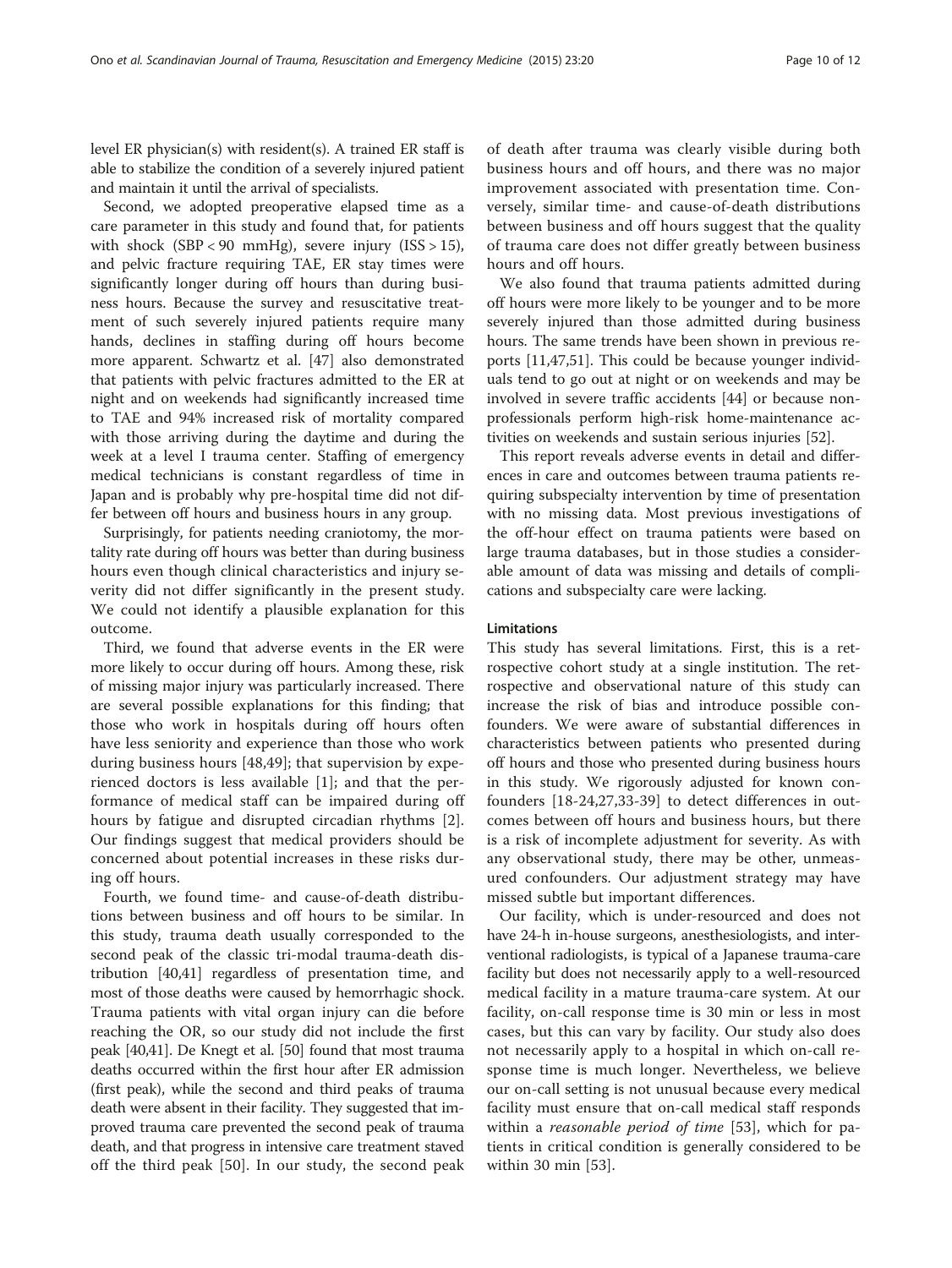<span id="page-10-0"></span>Second, the definition of adverse events occurring in the ER in the present study was subjective and not audited by experienced outsiders. We masked presentation time (business hours or off hours), and confirmed adverse events using clear criteria to minimize bias. However, as with any similar study, our strategy may be incomplete. It is possible that there were missed (especially in the case of minor complications), underestimated, or misclassified adverse events. Adverse events may also have been underestimated if they occurred after discharge or transfer to other medical institutions.

Third, this study has a small sample size and may have been underpowered to detect differences in mortality within subgroups i.e., shock, penetrating injury, TAE, laparotomy, craniotomy, and thoracotomy. However, the general trend towards decreased mortality in these subgroups lessens this concern. Further studies with large numbers of patients should be conducted to clarify the off-hour effect on the care and outcomes of injured patients needing subspecialty interventions.

Finally, our surgeons, anesthesiologists, and interventional radiologists are not mandated to remain in-house during off hours, but they often remain on the premises until late at night. We did not take these subspecialists into consideration in this study, but this could have affected care and outcomes.

Despite these limitations, this study reveals the off houreffect on injured patients requiring subspecialty intervention at a community hospital in Japan. We believe this study represents the current state of trauma care in similar under-resourced hospitals.

# Conclusions

At a community hospital in Japan that does not maintain in-house, 24-h staffing of surgeons, interventional radiologists, and anesthesiologists and that does not comply with American College of Surgeons standards for a level II trauma center, off-hour presentation was associated with longer ER stays for severely injured patients with SBP <90 mmHg on admission, ISS >15, or pelvic fracture requiring TAE. Off-hour presentation was also associated with increased risk of adverse events in the ER, especially missed major injury. Clinicians should be aware that such risks can be increased during off hours; however, these off-hour disadvantages did not impact mortality or unexpected outcome in the present study. This study may represent the current state of trauma care at similar community hospitals in developing trauma-care systems.

#### Abbreviations

ASA-PS: American society of anesthesiologists physical status; CCI: Charlson comorbidity index; CI: Confidence interval; ER: Emergency room; ISS: Injury severity score; OR: Operating room; ORIF: Open reduction with internal fixation; OR: Odds ratio; Ps: Probability of survival; RTS: Revised trauma score; SBP: Systolic blood pressure; TAE: Transarterial embolization.

#### Competing interests

The authors declare that they have no competing interests.

#### Authors' contributions

YO conceived the study design, collected data, conducted statistical analysis, and drafted primary manuscript. KS made substantial contributions to data collection and calculated ISS, RTS, and Ps. YO performed CCI scoring. TI, YI, YK, RI, and CT critically reviewed the manuscript and participated in drafting the manuscript. YO and KS independently reviewed all medical records and verified each adverse event occurring in the ER. KS and CT supervised the conduct of the study. All authors participated in discussing, revising, and editing of the manuscript. All authors read and approved the final manuscript.

#### Acknowledgements

The authors wish to thank our colleagues at Ohta Nishinouchi General Hospital for data acquisition and for their contributions to this study. The authors also wish to thank Nozomi Ono, MD (Department of Psychiatry, Hoshigaoka Hospital, Koriyama, Japan), and Tetuhiro Yano, MD (Emergency and Critical Care Medical Center, Fukushima Medical University Hospital, Fukushima, Japan) for their assistance in reviewing the manuscript. The authors also thank Hajime Iwasa, PhD (Department of Public Health, Fukushima Medical University, Fukushima, Japan) and Takashi Adachi, PhD (Department of Natural Science, Division of Mathematics and Informatics, Fukushima Medical University, Fukushima, Japan) for their advice on statistical analysis.

#### Author details

<sup>1</sup> Emergency and Critical Care Medical Center, Ohta General Hospital Foundation, Ohta Nishinouchi Hospital, 2-5-20 Nishinouchi, 963-8558 Koriyama, Fukushima, Japan. <sup>2</sup>Emergency and Critical Care Medical Center Fukushima Medical University Hospital, 1 Hikarigaoka, 960-1295 Koriyama, Fukushima, Japan. <sup>3</sup>Department of Emergency and Critical Care Medicine, The University of Tokyo Hospital, 7-3-1 Hongo, Bunkyo-ku 113-8655Tokyo, Japan.

#### Received: 15 August 2014 Accepted: 19 January 2015 Published online: 10 February 2015

#### References

- 1. Saposnik G, Baibergenova A, Bayer N, Hachinski V. Weekends: a dangerous time for having a stroke? Stroke. 2007;38:1211–5.
- 2. Johnson J. The increased incidence of anesthetic adverse events in late afternoon surgeries. AORN J. 2008;88:79–87.
- 3. Hendey GW, Barth BE, Soliz T. Overnight and postcall errors in medication orders. Acad Emerg Med. 2005;12:629–34.
- 4. Buckley D, Bulger D. Trends and weekly and seasonal cycles in the rate of errors in the clinical management of hospitalized patients. Chronobiol Int. 2012;29:947–54.
- 5. Bendavid E, Kaganova Y, Needleman J, Gruenberg L, Weissman JS. Complication rates on weekends and weekdays in US hospitals. Am J Med. 2007;120:422–8.
- 6. Peberdy MA, Ornato JP, Larkin GL, Braithwaite RS, Kashner TM, Carey SM, et al. National registry of cardiopulmonary resuscitation investigators survival from in-hospital cardiac arrest during nights and weekends. JAMA. 2008;299:785–92.
- 7. Kostis WJ, Demissie K, Marcella SW, Shao YH, Wilson AC, Moreyra AE. Myocardial Infarction Data Acquisition System (MIDAS 10) study group weekend versus weekday admission and mortality from myocardial infarction. N Engl J Med. 2007;356:1099–109.
- 8. Bell CM, Redelmeier DA. Mortality among patients admitted to hospitals on weekends as compared with weekdays. N Engl J Med. 2001;345:663–8.
- 9. Arbabi S, Jurkovich GJ, Wahl WL, Kim HM, Maier RV. Effect of patient load on trauma outcomes in a Level I trauma center. J Trauma. 2005;59:815–8.
- 10. Helling TS, Nelson PW, Shook JW, Lainhart K, Kintigh D. The presence of in-house attending trauma surgeons does not improve management or outcome of critically injured patients. J Trauma. 2003;5:20–5.
- 11. Carr BG, Jenkins P, Branas CC, Wiebe DJ, Kim P, Schwab CW, et al. Does the trauma system protect against the weekend effect? J Trauma. 2010;69:1042–7.